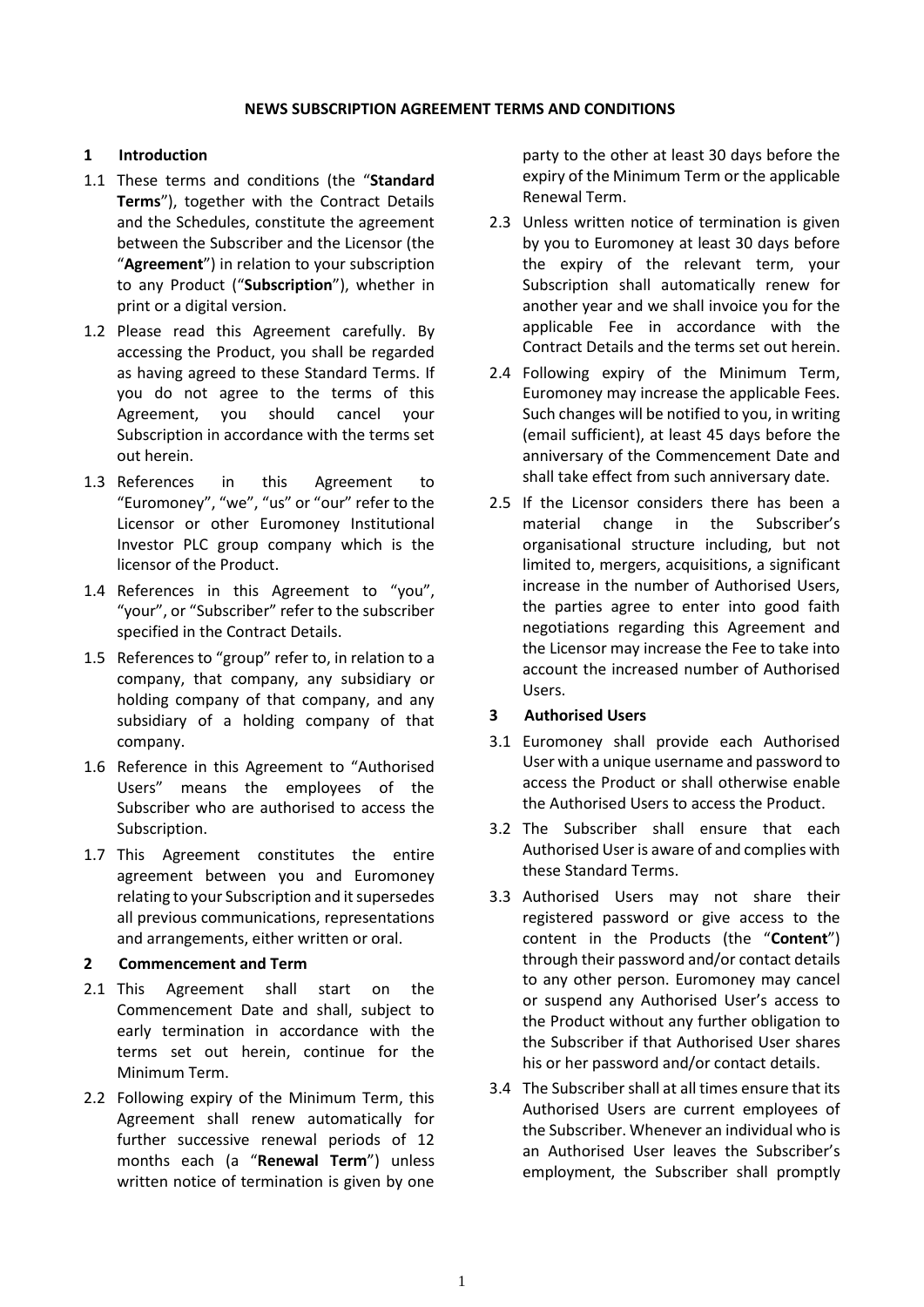inform Euromoney, so that Euromoney can disable the login access of such individual.

- 3.5 If the Subscriber wishes additional or substitute Authorised User(s) to have access to the Product, the Subscriber shall provide Euromoney with:
	- (a) the names and business email addresses of such additional or substitute Authorised User(s); and
	- (b) the details of any Authorised User(s) whose access to the Product is to be terminated;

and the Subscriber shall pay any applicable additional fee in respect of any additional Authorised Users. No additional fee is payable for substitute Authorised Users. Euromoney shall provide a username and password for each new Authorised User.

## <span id="page-1-0"></span>**4 Usage policy**

- 4.1 All of the Content belongs to Euromoney or its licensors who own all intellectual property rights (including copyright and database rights) in the Content and any selection or arrangement of the Content. No intellectual property rights in the Content are transferred to the Subscriber or its Authorised Users. The availability and the Authorised Users' use of the Content is therefore subject to the terms of this Agreement.
- 4.2 Authorised Users may:
	- (a) access the Content for internal use within the Subscriber's organisation, whether in the print edition or online via a PC, laptop, smartphone, tablet or other mobile device, and store Content on any such device for their personal use;
	- (b) print single copies of articles for their personal use; and
	- (c) share extracts of articles (not exceeding 140 words).
- 4.3 Unless otherwise permitted herein, Authorised Users may not:
	- (a) copy Content;
	- (b) reproduce, store, retain, copy, provide or distribute any Content to or for the benefit of any affiliates of the Subscriber or any other third parties unless such affiliate or third party has

entered into a contract with Euromoney or such use has been authorised in writing by Euromoney;

- (c) use the Content to provide any services which compete with the business of Euromoney or for any other commercial purposes other than in the course of the Subscriber's usual business activities.
- 4.4 Usage of Content which is not permitted under this paragrap[h 4](#page-1-0) constitutes a breach of this Agreement and may also be a breach of copyright law.
- 4.5 If you require rights to use Content beyond those permitted in this paragraph please contact your account manager at Euromoney to discuss obtaining a licence to grant additional rights of usage.
- 4.6 If, in Euromoney's reasonable opinion, the Subscriber or any Authorised User is abusing the Content or is using the Content in quantities or in such a way which:
	- (a) is beyond reasonable for an individual Authorised User of the Content; and/or
	- (b) significantly impairs other customers' access and/or use of the Content,

then Euromoney reserves the right to place restrictions on the Subscriber's use of and/or access to the Content and request that the Subscriber moderates its usage of the Content.

4.7 Euromoney may, at its discretion change, remove, suspend or discontinue any aspect of the Product at any time, including the availability of any Content.

## **5 Privacy Policy and Registration**

- 5.1 All information obtained by Euromoney in connection with the Subscription, including information about Authorised Users, shall be used by us in accordance with our [privacy](https://www.euromoney.com/privacy-policy)  [policy.](https://www.euromoney.com/privacy-policy) Please read this for details of how we may process personal data.
- 5.2 It is anticipated that Authorised Users (or the Subscriber on behalf of its Authorised Users) shall be sharing their personal data with Euromoney in the form of names, work email addresses, login details and passwords, which Euromoney shall hold for the purposes of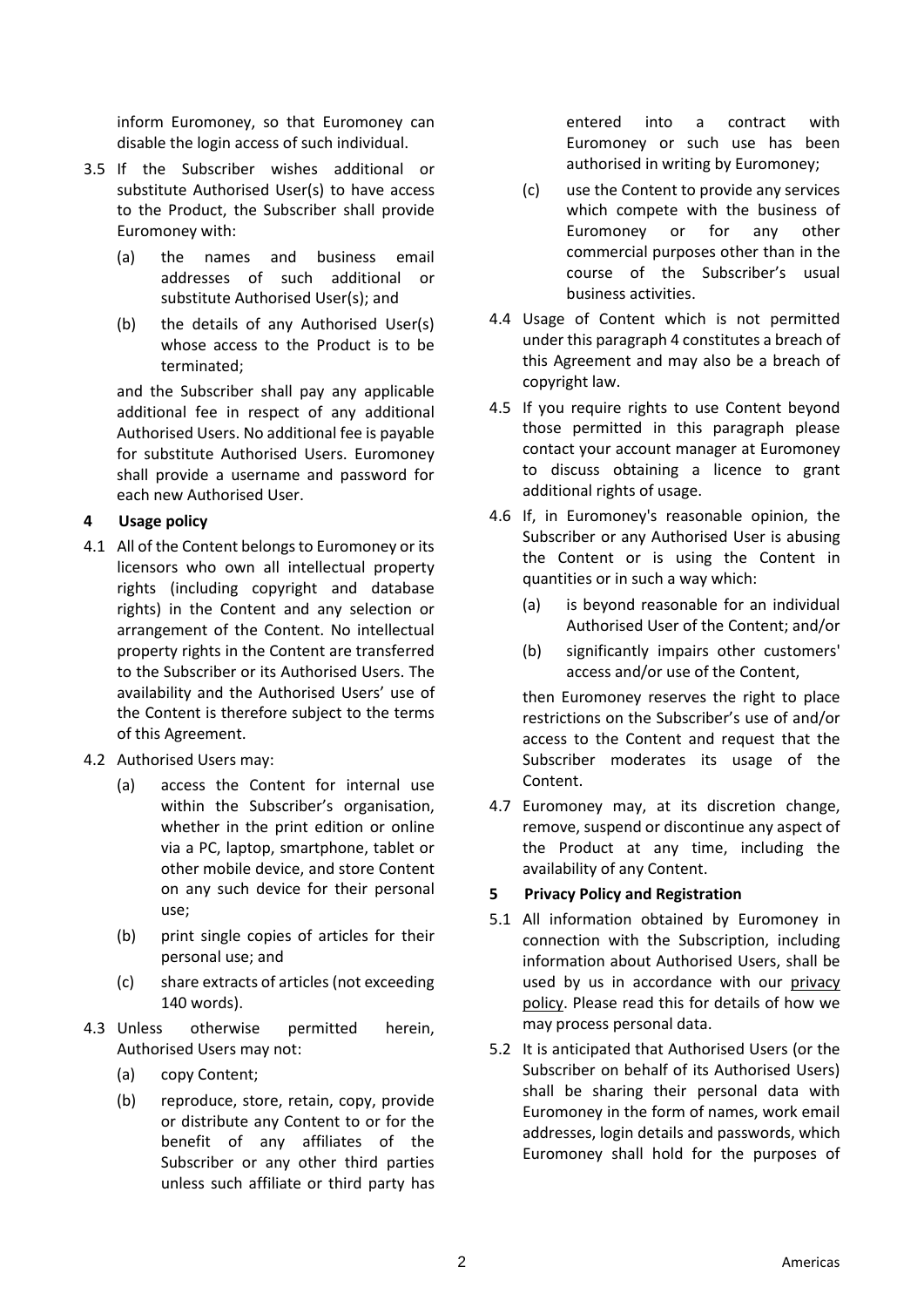providing access to the Product in accordance with the Subscription.

- 5.3 The Subscriber must provide Euromoney with complete and accurate information in relation to your Subscription and Authorised Users. It is your responsibility to inform Euromoney of any changes to this information during the term of this Agreement. Euromoney is entitled to rely on the information which you provide to us.
- 5.4 By submitting your subscription details to Euromoney, you are making an application to purchase a Subscription. Euromoney reserves the right to reject your application for any reason.
- 5.5 You are responsible for all use of the Content by any Authorised User or by any person using any Authorised User's password and contact details. If you believe there has been any breach of security such as the disclosure, theft or unauthorised use of your identity or any payment information, you must notify us immediately by contacting [riskandcompliance@fastmarkets.com.](mailto:riskandcompliance@fastmarkets.com)
- 5.6 In order to fulfil their respective obligations under the Agreement it may be necessary to make a Restricted Transfer (as defined in Chapter V of the GDPR). If a Restricted Transfer is made, then the **Addendum** hereto shall be applicable.
- 5.7 To the extent applicable to the Parties in connection with or pursuant to this Agreement, the Parties will comply with specific requirements stipulated by the Personal Information Protection Law of the People's Republic of China ("PIPL") and other relevant Chinese rules and regulations relating to the processing, privacy and use of personal data. The Parties will process individuals' personal data in accordance with the principles of legality, legitimacy, necessity and good faith. If you have employees, representatives or Authorised Users in the People's Republic of China, before sharing their personal data with Euromoney, you hereby confirm, warrant and represent that you will inform such individuals that Euromoney will be processing their personal data and obtain their consent for their personal data to be processed by us for the

purposes of this Agreement including but not limited to that data being shared with any relevant third party (who may be based in any territory) for purposes related to this Agreement. Please refer your employees, representatives or Authorised Users to the Euromoney privacy policy for further information in relation to how their personal data is processed and in relation to their data protection rights and provide them with a copy, which Euromoney privacy policy you hereby confirm that you and your employees, representatives or Authorised Users have read and understood.

# <span id="page-2-0"></span>**6 Payment**

- 6.1 Euromoney shall invoice you in accordance with the Contract Details and this paragraph [6.](#page-2-0)
- 6.2 The Subscriber shall pay each invoice submitted by Euromoney within 30 days of the date of receipt of the invoice.
- 6.3 The Fees are exclusive of amounts in respect of any applicable value added tax ("**VAT**") and/or sales tax. If VAT is chargeable, you shall, on receipt of a valid VAT invoice from Euromoney, pay to Euromoney such additional amounts in respect of VAT as are chargeable on the supply of the Product at the same time as payment is due for the supply of the Product.
- 6.4 If you fail to make a payment due to Euromoney under this Agreement by the due date, then, without limiting Euromoney's other remedies, you shall pay interest on the overdue sum from the due date until payment of the overdue sum at the rate of 4% a year above the Bank of England's base rate from time to time.
- 6.5 All amounts payable by the Subscriber shall be paid in full without any set-off, counterclaim, deduction or withholding (other than as required by law).

# **7 Trial Subscriptions**

If you apply for a trial subscription, you shall be informed of the full fee payable after the relevant trial period. After the expiry of the trial period, the Subscription shall renew automatically at the full fee unless you cancel the Subscription prior to the end of the trial period.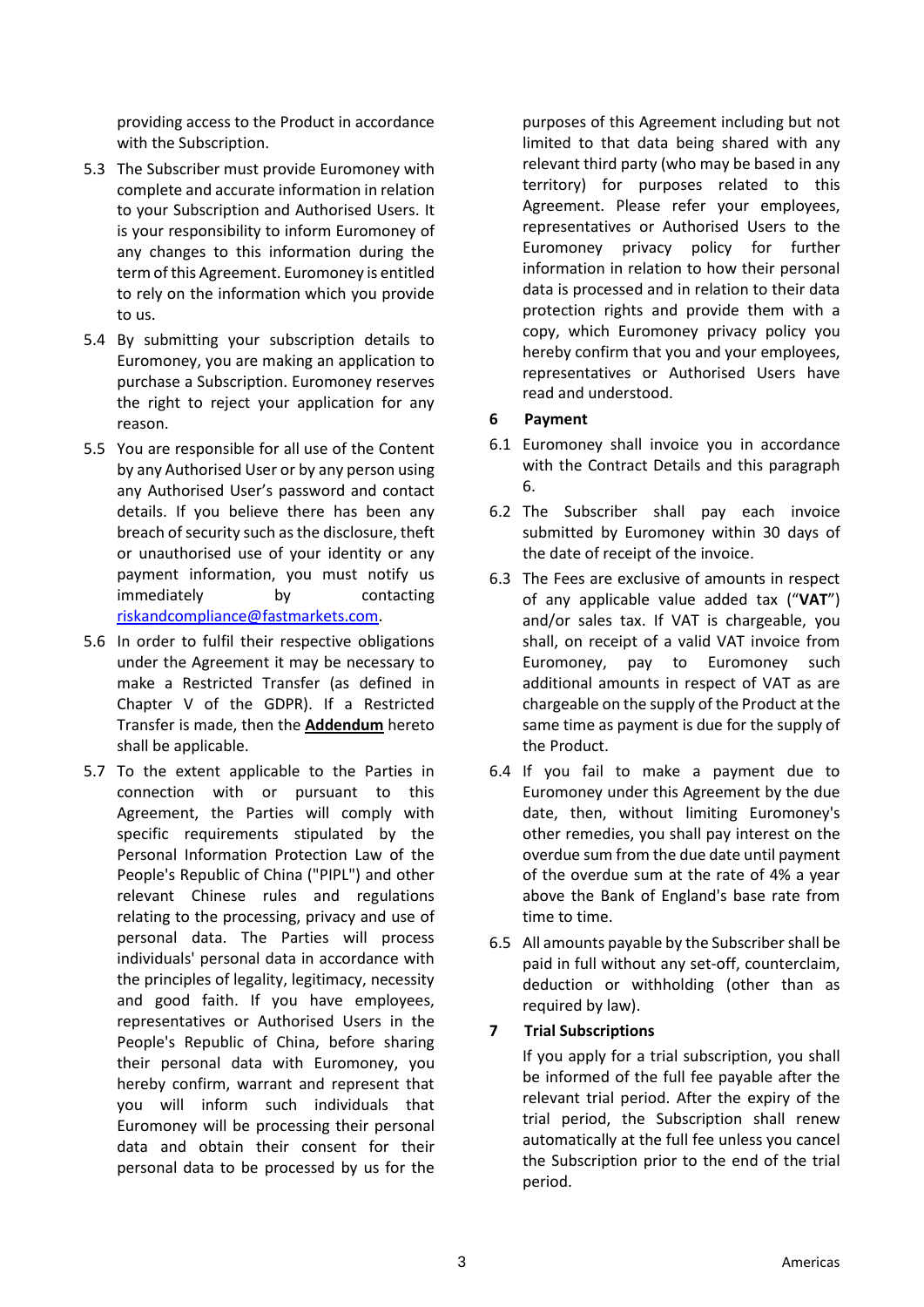# **8 Cancellation**

- 8.1 You shall have no right to cancel your Subscription or any part of it until the end of the then current term. If you notify us of your intention to cancel, such notice shall therefore only take effect at the end of the then current term, and you shall not be entitled to a refund.
- 8.2 You may notify us that you wish to cancel your Subscription by contacting us in writing via your Euromoney account manager.
- 8.3 Euromoney may suspend or terminate your Subscription without further obligation to you if you breach this Agreement. Euromoney may also suspend or terminate your Subscription if it is prevented from providing the Product to you by circumstances beyond its control.
- 8.4 Upon termination or expiry of this Agreement for any reason, you shall, within 30 days of the Termination Date, delete all Content stored in your possession or under its control, unless otherwise agreed with Euromoney in writing, or unless retention is required by law or for regulatory purposes, in which case you agree that the Content shall only be retained to the extent required under such law or regulation and shall not be used for commercial purposes.

# **9 Force Majeure**

9.1 Euromoney shall not be in breach of this Agreement or be otherwise liable if it is prevented, hindered or delayed in providing Content to you or from performing any its obligations under this Agreement if the delay or failure was due to any cause beyond its reasonable control. In such circumstances, Euromoney may suspend Authorised Users' access to the Product.

### **10 User Generated Content**

10.1 An online Product may contain discussion groups and other forums ("**Interactive Areas**") enabling interaction between subscribers. We do not control and are not responsible for information and/or materials posted to Interactive Areas ("**User-Generated Content**") and cannot guarantee the veracity or accuracy of any such User-Generated Content. All use of the Interactive Areas is at your risk and you should not rely on User-Generated Content in any way. All User-Generated Content posted by the Authorised Users shall be deemed to

have been posted by the Subscriber and the Subscriber shall be responsible for all User-Generated Content posted by the Authorised Users.

- 10.2 The Subscriber hereby grants Euromoney a non-exclusive, perpetual, royalty-free licence to use, reproduce, modify and/or sub-license all or any part of the User-Generated Content posted by its Authorised Users. Euromoney may, without notice to you or any third party, delete, move or edit any such User-Generated Content or part of it.
- 10.3 To the extent permitted under applicable law, the Subscriber hereby waives all moral rights or rights of a similar nature in any jurisdiction in any User-Generated Content.
- 10.4 The Subscriber is responsible for the content of the User-Generated Content and you may only publish User-Generated Content that is your original content and does not infringe the copyright or other rights of any third party.
- 10.5 Authorised Users may not, within the Interactive Areas post, publish, link to, upload, download, send, distribute, use or re-use any information or material:
	- (a) obtained in breach of confidence or which contains confidential information or infringes any intellectual property rights or rights of privacy or other rights of any third party;
	- (b) which is offensive, threatening, abusive, indecent, defamatory, obscene, degrading or menacing, or is otherwise contrary to applicable law or regulation or promoting an illegal act;
	- (c) which constitutes unsolicited advertising or promotional material, including but not limited to any chain emails, unsolicited commercial emails, unsolicited bulk email, "spam" or mail bombs;
	- (d) which constitutes or contains a virus or other harmful component or malware; or
	- (e) which is or could be taken to be the provision of advice (including, without limitation, investment advice) or a recommendation to buy or refrain from buying a particular investment or which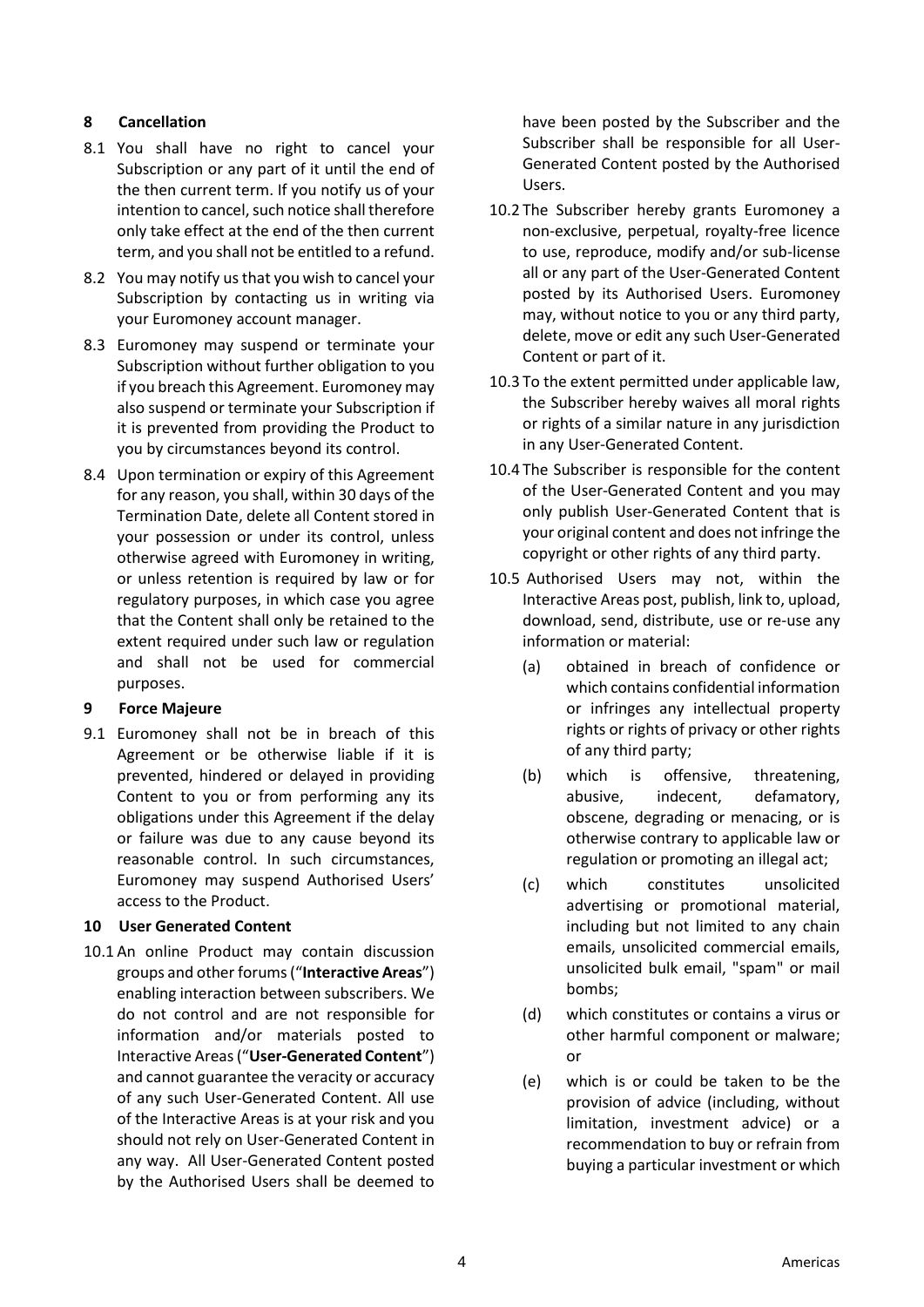has the purpose of affecting the price or value of any investment.

10.6 Authorised Users may not:

- (a) use any Interactive Area to carry out criminal, fraudulent or illegal activities;
- (b) use any Interactive Area to impersonate any person, company, group or entity or misrepresent a relationship to or with any of the same;
- (c) disguise the origin of any message posted in any Interactive Area; nor
- (d) collect, store, disclose or otherwise process any personal data in relation to your use of any Interactive Area without the knowledge of the relevant individual or in breach of applicable data protection laws.
- 10.7 The Subscriber agrees to indemnify and hold us harmless against all claims, damages, costs and expenses (including legal and other professional fees) which we may incur as a result of any User-Generated Content of any Authorised User.
- 10.8 Euromoney reserves the right to prevent any Authorised User(s) from accessing the Interactive Areas however it is under no obligation to review, monitor, delete or edit User-Generated Content.

# **11 Third Party Sites**

- 11.1 Digital versions of Products may contain links to other websites or online and mobile services provided by independent third parties, including websites of our advertisers and sponsors ("**Third Party Sites**").
- 11.2 It is your decision whether you purchase or use any third party products or services made available on or via Third Party Sites. Our [privacy policy](https://www.euromoney.com/privacy-policy) does not apply to Third Party Sites.
- 11.3 Products contain advertising and sponsorship. Euromoney is not responsible for any error or inaccuracy in any such advertising or sponsorship material.

# **12 Indemnity**

<span id="page-4-0"></span>12.1 The Subscriber shall indemnify Euromoney (for itself and on behalf of its group companies, directors, employees, and representatives) from and against all liabilities, costs, expenses, damages and losses arising out of or in connection with a third party claim arising as a result of any unauthorized use of the Content by the Subscriber or any Authorised User.

12.2Upon receipt of notice of a claim, action or proceeding in respect of which indemnity may be sought under paragraph [12.1,](#page-4-0) Euromoney shall promptly notify the Subscriber in writing and shall not settle any such claim, action or proceeding without the Subscriber's written consent, which shall not be unreasonably withheld. The Subscriber shall at its own expense assume and control the defence of any litigation or proceeding in respect of which indemnity is sought. Euromoney shall provide the Subscriber with such assistance (at the Subscriber's cost) as the Subscriber may reasonably require.

# <span id="page-4-1"></span>**13 Limitation of liability**

- 13.1 If Euromoney is in breach of this Agreement, it shall, subject to the limitations of this paragraph [13,](#page-4-1) be responsible to you for any damages that you incur arising out of your use of the Content and Product(s).
- 13.2 Without prejudice to the remaining provisions of this paragraph [13,](#page-4-1) the Subscriber agrees that its use of any Content is at its sole risk and acknowledge that each Product is provided "as is" and "as available". Content is made available for your general information and any advice, opinion, statement or other information forming part of the content is not intended for trading or to address its particular requirements. Content should not be relied upon in making (or refraining from making) any specific investment or other decisions. Euromoney makes no representations or warranties and, to the fullest extent allowed by law, excludes all implied warranties (including, but not limited to, warranties of satisfactory quality, title and fitness for a particular purpose) regarding the Content and the Subscriber's use of it.
- 13.3Nothing in this Agreement shall exclude or limit either party's liability for fraud or intentional unlawful conduct, or death or personal injury resulting from its negligence.
- 13.4 Neither party shall be liable to the other party for any incidental, punitive, indirect, special or consequential damage, loss or expense,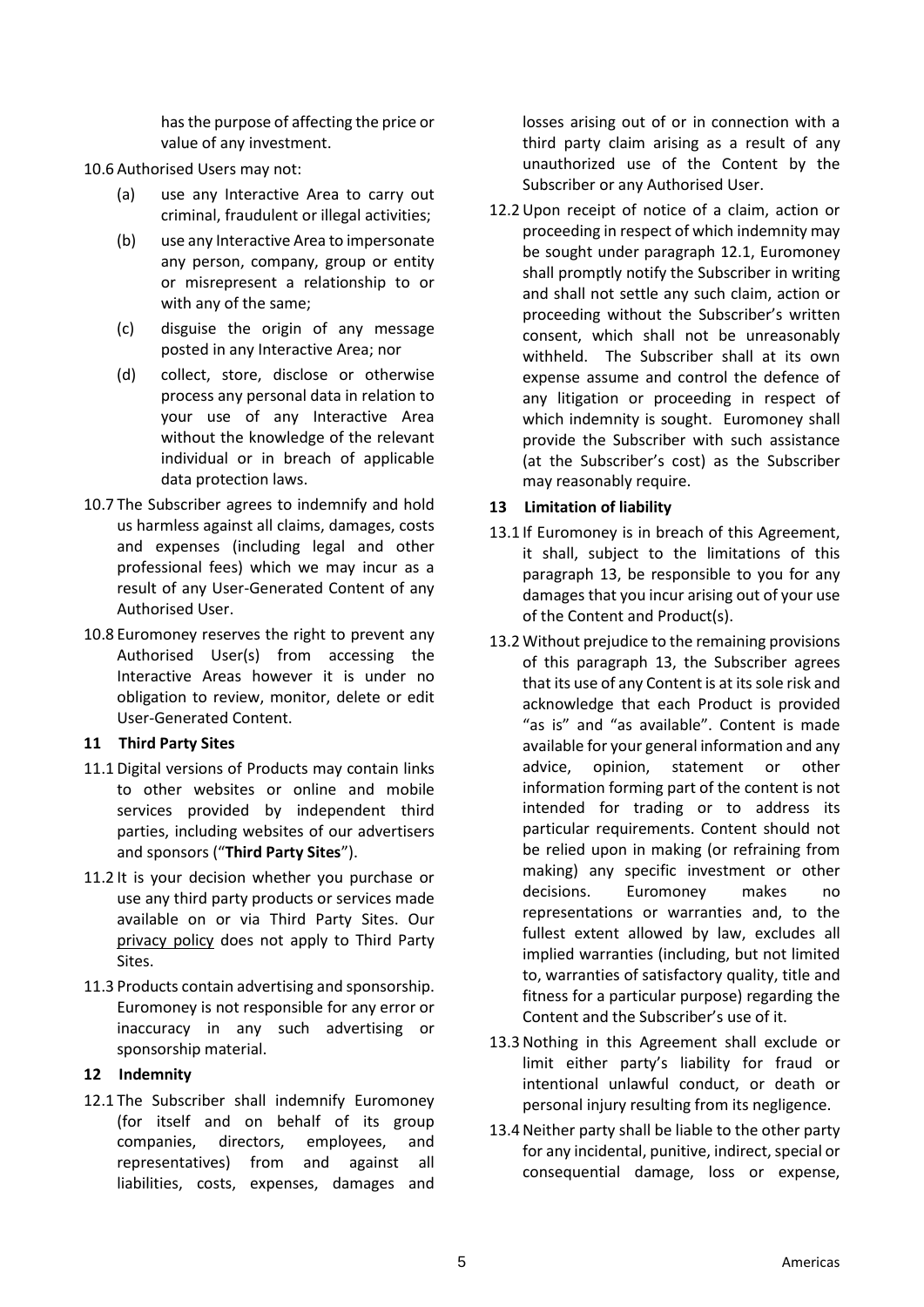including but not limited to any loss of business, contracts, revenue, or profits, any business interruption, security breach, loss of data, loss of goodwill or reputation or other pecuniary loss suffered by the other party, or any losses arising from any viruses, worms, "Trojan horses" or similar programs.

13.5 Without prejudice to the limitation of liability provisions above, if the Subscriber incurs any loss, damage or expense arising out of your use of any Content or Product, you agree that Euromoney's liability to you under this Agreement shall be limited to the Fee for the 12 month period preceding the date on which the claim arose.

## **14 Confidentiality**

Each party agrees not to disclose Confidential Information without the other party's prior written consent and to use at least the same degree of care to prevent unauthorized use and disclosure of Confidential Information as it uses with respect to its own confidential information of like importance (but in no event less than a reasonable degree of care).

*"Confidential Information" means any (i) business and technical information related to the discloser's operations, including but not limited to: products, procurement, project plans, requirements, business terms, people, processes, information systems, facilities, logistics, finances, sales, and marketing; and (ii) information that, given the circumstances surrounding its disclosure or the nature of the information a reasonable person would conclude to be confidential. It shall not include information that: (a) at the time of disclosure is published or otherwise in the public domain; (b) after disclosure becomes part of the public domain other than through a breach of confidence or confidentiality; (c) was known to the recipient prior to receipt from the discloser, provided such prior knowledge can be substantiated by documentary evidence antedating the disclosure by the discloser; (d) is disclosed to the recipient by a third party (other than employees or agents of either party) that, in making such information available to the recipient, is not in violation of any obligation of confidentiality to the discloser; or (e) is independently developed by the recipient, provided such independent development can be substantiated by documentary evidence predating the disclosure by the discloser.*

### **15 Anti-bribery and corruption**

- 15.1 Each party undertakes that, in connection with this agreement, it:
	- (a) has not violated nor is in violation of; and
	- (b) shall continue to comply with,

any applicable anti-corruption law, statute and regulation, including but not limited to the Bribery Act 2010 and the US Foreign Corrupt Practices Act (the "**Anti-bribery Legislation**").

## **16 Trade Sanctions**

- 16.1Neither party, nor, so far as it is aware, any agents or other persons acting on its behalf, or any Authorised Users or any other parties accessing the Product from the Subscriber:
	- (a) is listed on the "Specially Designated Nationals and Blocked Persons" list maintained by the Office of Foreign Assets Control of the United States Department of the Treasury (OFAC) or any designated parties list maintained by the United Nations, the European Union, the United Kingdom or any other relevant governmental entity;
	- (b) directly or indirectly, has conducted, conducts or is otherwise involved with any business with or involving any government (or any sub-division thereof), or any person, entity or project, targeted by, or located in any country that is the subject of, any of the sanctions administered by OFAC or any equivalent sanctions or measures imposed by the United Nations, the European Union, the United Kingdom or any other relevant governmental entity (collectively "**Sanctions**");
	- (c) directly or indirectly supports or facilitates, or plans to support or facilitate or otherwise become involved with, any such person, government, entity or project; or
	- (d) is or ever has been in violation of or subject to an investigation relating to Sanctions.
- 16.2 Euromoney may terminate the Agreement or place restrictions on Subscriber's use of and/or access to the Content, with immediate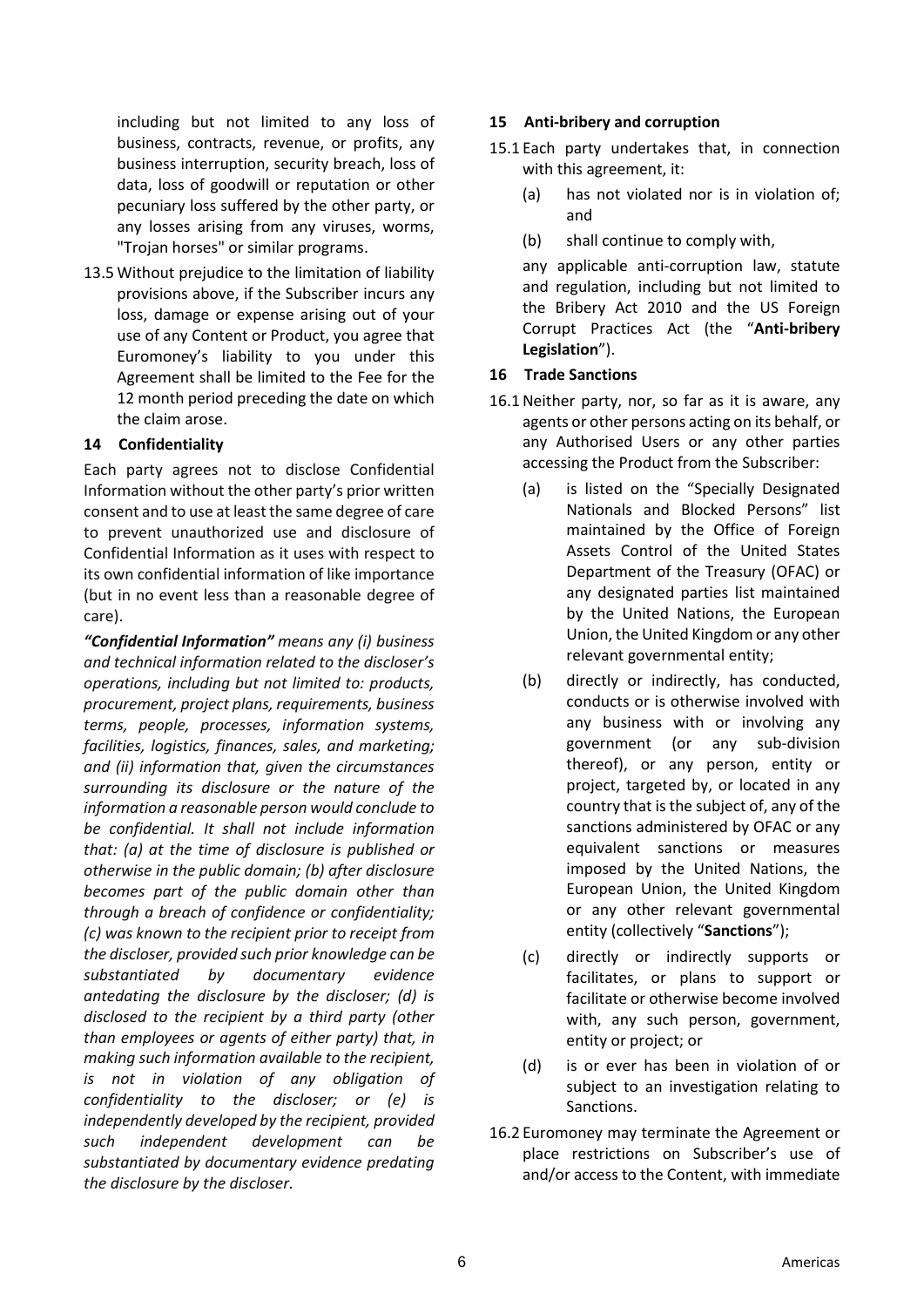effect and without any liability if, in its sole discretion, it determines that the Subscription could cause Euromoney or its affiliates to fail to comply with applicable law, including in circumstances where the transactions or payments contemplated under these Standard Terms are in breach of, or otherwise targeted by, Sanctions or other laws.

## **17 Modern Slavery**

- 17.1 Each party shall at all times take reasonable steps to ensure there is no Modern Slavery within its business and shall make all reasonable endeavours to ensure compliance with the same byits suppliers.
- 17.2 Each party shall have the right to terminate this Agreement with immediate effect should it have reason to believe that the other party is in breach of its obligations under paragraph.

*"Modern Slavery" means slavery (as defined in the United Nations 1926 Slavery Convention); servitude; forced or compulsory labour (as defined by the International Labour Organisation's Forced Labour Convention 29 and Protocol); and human trafficking (being the arrangement or facilitation ofthe travel of another person with a view to that person being exploited).*

# **18 Variation**

Euromoney reserves the right to amend any terms of this Agreement in its sole discretion. Any amendments will be effective immediately upon posting on Euromoney's website. The Subscriber's continued use of the Product following the posting of any amendments to this Agreement will constitute the Subscriber's agreement to such amended Agreement.

# **19 Conflict**

If there is an inconsistency between any of the provisions in these Standard Terms, the Contract Details, the Schedule(s) and/or the Terms of Use on our website, the in the event of conflict, the order of precedence shall be: (a) Contract Details; (b) Standard Terms; (c) Schedule(s); then (d) the Terms of Use on our website, unless expressly stated otherwise.

### **20 General**

20.1Neither the Subscriber nor any Authorised Users may license, assign or transfer any of your rights under this Agreement. Euromoney may assign or transfer any of our rights or obligations under it to any company within the Euromoney Institutional Investor PLC group or to any purchaser of the business and assets of any such group company.

20.2 If any provision of this Agreement is found to be invalid by any court having competent jurisdiction, the invalidity of that provision will not affect the validity of the remaining provisions of this Agreement, which shall remain in full force and effect.

## **21 Choice of Law and Jurisdiction**

This Agreement and any dispute or claim (including non-contractual disputes or claims) arising out of or in connection with it or its subject matter or formation shall be governed by and construed in accordance with the laws of New York and the Parties agree to submit to the exclusive jurisdiction of the New York courts in respect of any dispute which may arise in relation to it whether in contract, tort or otherwise.

### **Addendum**

# **International Data Transfer Addendum to the EU Commission Standard Contractual Clauses**

1. Each party acknowledges that in order to fulfil their respective obligations under the Agreement it may be necessary to make a Restricted Transfer (as defined in Chapter V of the GDPR) and therefore each party hereby agrees to the International Data Transfer Addendum to the EU Commission Standard Contractual Clauses (Version B1.0 in force 21 March 2022) (the Addendum).

2. If the Parties manually complete an Addendum specific to this Agreement then such fully completed Addendum shall be deemed incorporated into this Schedule and the rest of this Schedule shall not apply.

3. In the absence of a fully completed Addendum, each party agrees that the template Addendum linked to above is hereby incorporated by reference into this Agreement and it shall be construed to include the following provisions (Table references below refer to Table references in the Addendum):